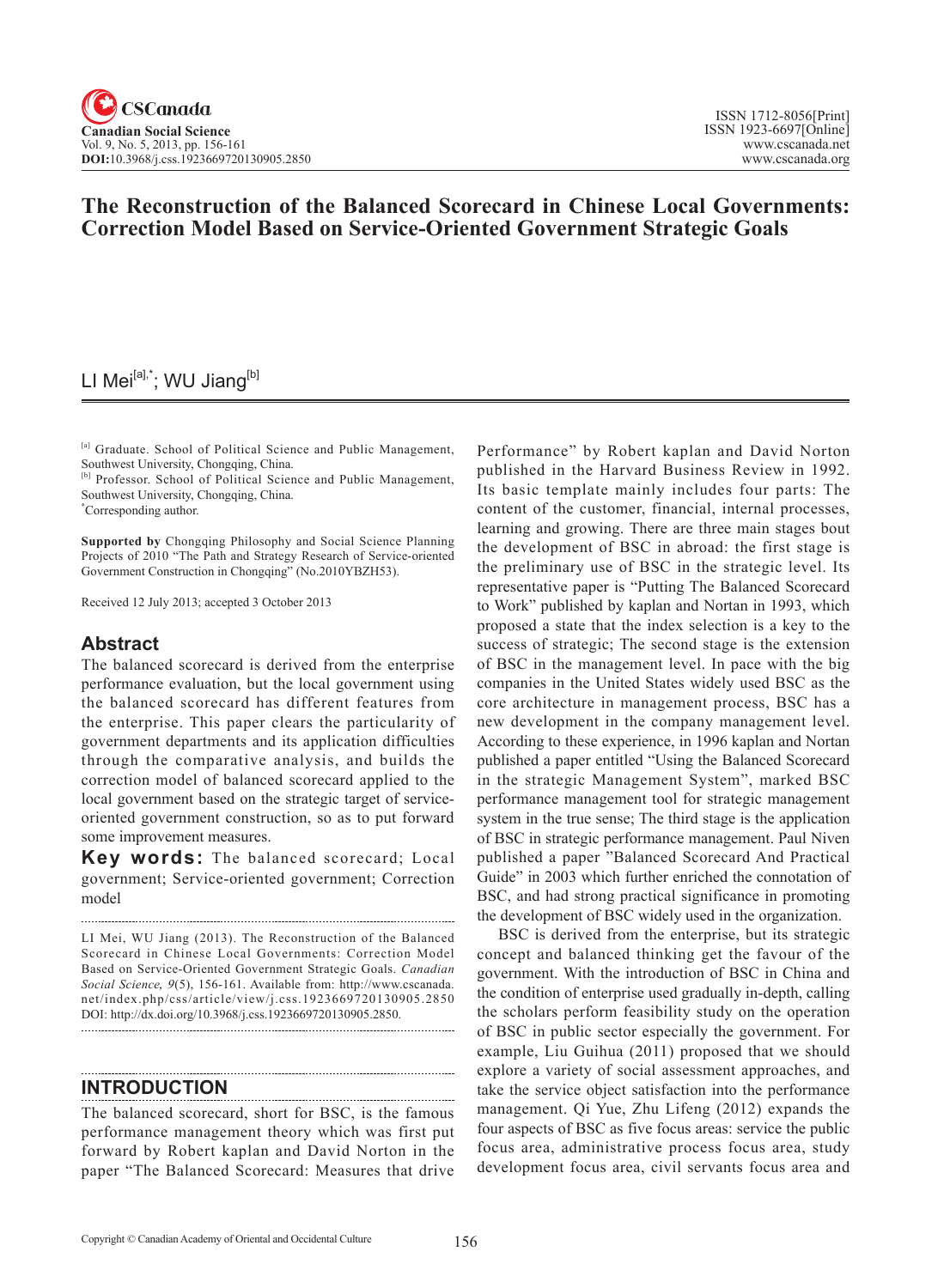tangible resources focus area". But due to the particularity of local government departments and the differences of value orientation, the concrete application of BSC encounter many difficulties. So how to build a balanced scorecard model of China's local governments, and make its localization, still need further exploration and research.

# 1. COMPARATIVE ANALYSIS OF **THE PARTICULARRITY OF LOCAL GOVERMENT IN USING THE BALANCED SCORECARD**

BSC is produced in enterprises and its four dimensions also come from enterprise performance evaluation. Therefore, through the comparative research from the local government and the enterprise, to analyze the current dilemma of the application of BSC in local government is an effective method. The differences between companies and local governments using the balanced scorecard mainly embodied in the following respects (Table 1).

**Table 1 The Differences Between Companies and Local Governments in Using the Balanced Scorecard**

| <b>Differentiating</b><br>factor |                        | Companies                                                                                                                                   | <b>Local governments</b>                                                                                                                                                   |
|----------------------------------|------------------------|---------------------------------------------------------------------------------------------------------------------------------------------|----------------------------------------------------------------------------------------------------------------------------------------------------------------------------|
| Function                         |                        | Provide personal<br>belongings to the<br>society, profit and cost<br>as the evaluation criteria,<br>marketable                              | Rely on the public power<br>within their respective<br>jurisdictions to provide<br>public services and manage<br>public affairs, make public<br>interest spread, publicity |
| Resource                         |                        | Comes from fees                                                                                                                             | Comes from the public<br>budget allocated                                                                                                                                  |
| Encourage                        |                        | Give priority to benefit<br>motivation                                                                                                      | Work stability, performance<br>evaluation procedural                                                                                                                       |
| destination                      |                        | Have clear goals, the final<br>product can be quantified                                                                                    | Vagueness and multiplicity<br>of goals, service products<br>are difficult to quantify                                                                                      |
| Management factors               | Strategy               | Maximize the profits                                                                                                                        | Build a service-oriented<br>government                                                                                                                                     |
|                                  | Finance                | Maximize the enterprise<br>value, strengthen<br>enterprise's each related<br>interest groups                                                | At the lowest cost to<br>provide the public with<br>satisfactory service                                                                                                   |
|                                  | Customer               | The final consumer<br>products or services                                                                                                  | Local social public                                                                                                                                                        |
|                                  | Internal<br>process    | Committed to meet<br>customer requirements<br>and business process<br>reengineering<br>of achieving an<br>organization's financial<br>goals | Committed to the<br>improvement of local<br>government public service<br>ability                                                                                           |
|                                  | Learning<br>and growth | To improve financial<br>performance, customer<br>performance potential<br>long-term benefits                                                | Change the idea of rulers,<br>improve the administration<br>and public service ability of<br>the new period                                                                |

Through above contrast analysis, to understand the logic concept of utilizing BSC in enterprise and the public sector, as well as the particularity of local government and its plight laid a foundation.

# **1.1 The Four Dimension Logic of the Balanced Scorecard**

The ultimate goal of enterprises using BSC is in pursuit of profit maximization, its starting point is to obtain the biggest returns in finance. Enterprise financial resource comes from the customer's consumption of the commodity, so to gain the maximization of enterprise value rely mainly on customer performance, enterprises can win customers from two aspects: one is to improve the quality of goods, and to maximize the customers' needs; The second is to improve the production efficiency, namely the internal process of continuous optimization procedural. The longterm development of these two approaches need to enhance the staff's ability of learning and grow constantly. In the enterprise, therefore, the use of balanced scorecard, the financial dimension as the main factor, build the customer, internal process, learning and growth four management factors interrelated and interact method of performance management assessment (Figure 1).



**Four Dimensions of Balanced Scorecard Logic in Enterprises**

Unlike enterprises, the exercise of BSC in local government is focus on how to get maximized public interest of the local public, which requires local governments take "customers" by local social public as the target object, and with a low cost of investment to provide satisfactory services for the public as the center task, so as to realize the unity of administrative high efficiency and benefit, and it also needs the civil service constantly improve the ruling ability. Therefore, this makes the four dimensions of BSC unified logic relations changed (Figure 2).





# **1.2 The Particularity of the Local Government**

The local government, as a master of public power, provides public products and public service for the society and the public. Its performance characteristics has non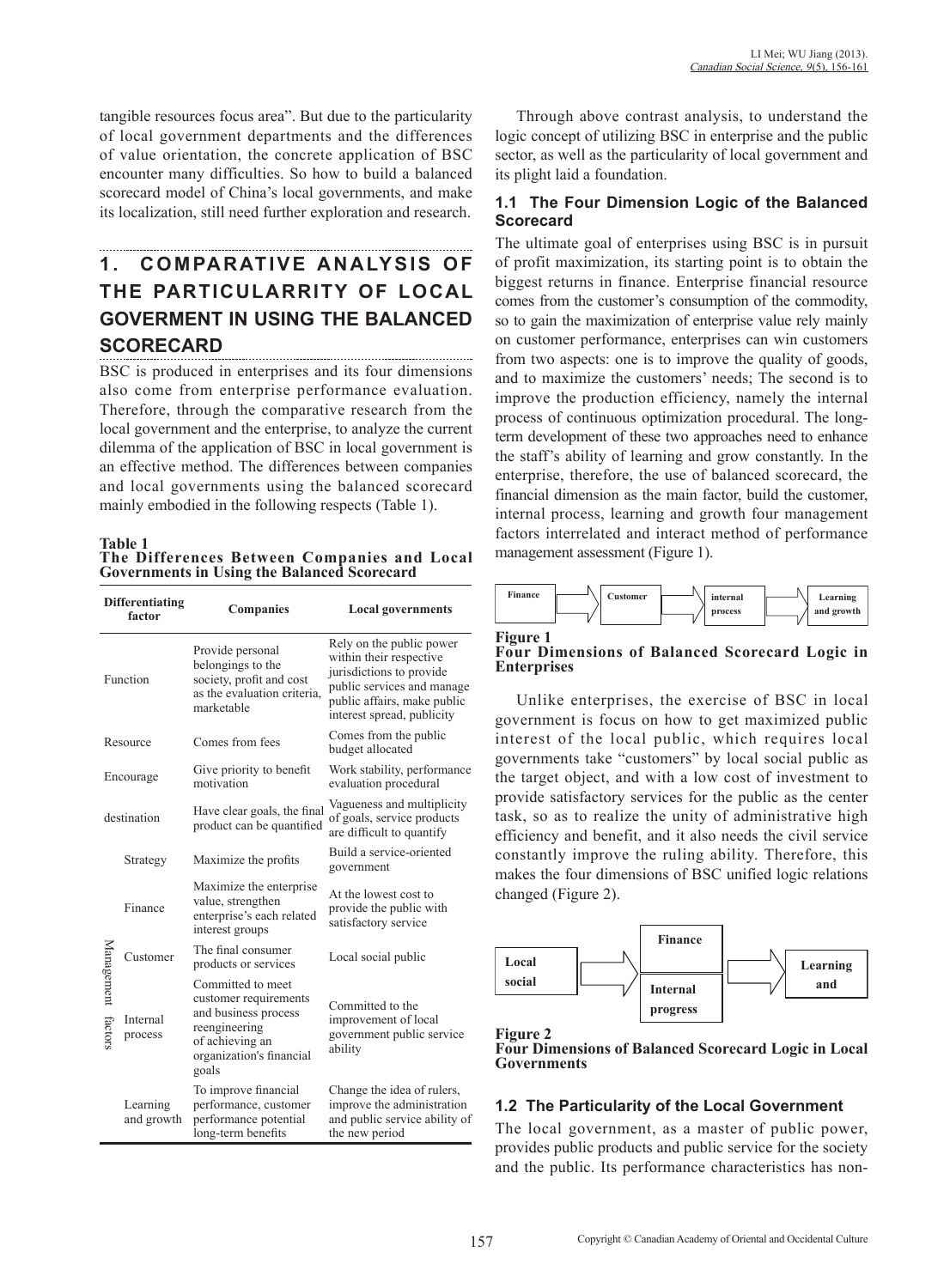material of output content, variety of benefit objects, nonmarketing of implementation process, and hysteresis of the effect of benefit, that determines the government different applying the BSC between the enterprise's performance evaluation. Its particularity mainly embodied in the following aspects:

#### **1.2.1 Publicity of Service Products**

Local government has different nature from the enterprise commodity trading. It provides public products and service to the public, and does not have market transaction behavior, so there is no competition. Relying on the public power to manage meanwhile, determines the local government has a monopoly of the subject of public goods. Therefore it is hard to produce incentive to improve the quality of service, also hard to quantify the government performance.

#### **1.2.2 Multiplicity and Fuzzy of Target**

Although the government department's mission is clear, namely, the sustainable development of society and human civilization progress. However, cover of many public missions, political, economic, cultural, social, military and so on every level are strategic objectives of the local government, and every level of the target branch sort is various. Unlike enterprise profit maximization as the ultimate goal, It has not a clear aim and quantitative performance goals. Because of the variability of social factors, a lot of unexpected public affairs are difficult to determine. Products and services with mainly nonprofit paying more attention to social efficiency, makes the goals more descriptive and fuzzy characteristics.

#### **1.2.3 Pay Attention to Fairness Than Efficiency**

With the deepening of the socialist market economy, Market as a way of basic resources allocation increases the social inequality factors. The government regarded as the most important part of the regulator of social fairness, provides equal public services as the main task. Therefore it should pay more attention to the equality and generalization in the facility devotion, this can easily lead to low efficiency, waste of resources.

#### **1.2.4 The Positive Correlation Between Administrative Cost and Income Relationship**

The financial income of the enterprise performance mainly comes from customers, business performance, etc., and only to create more economical achievements and reduce expenditures so do enterprises can obtain more resources in return. Contrary to the enterprise, the local government revenue comes from mandatory tax, and the fund allocation polices based on the budget. However, it is worthy of thinking deeply that there is no market tested in formulating financial budget, or at the end year of the accounting. In addition, if the surplus was too much, the budgetary resources should be reduced in the next year so as to avoid excessive surplus. Consequently that encourages the extravagance and waste, also reduce the efficiency and commit to the maximization of the administrative cost as the objective.

# **2. THE PLIGHT OF THE BALANCED SCORECARD APPLIED TO LOCAL GOVERNMENT**

Through the comparison of the above, there exists many difficulties in government department in the use of BSC while there is a substantial advantage in enterprise performance management. It reflects in the following aspects:

# **2.1 Leading System Defection**

Strategy formulation of the BSC is a top-down process, and in a certain extent, depends on the leadership's will. Our country executes the leading cadres tenure and performance system, which plays an important role in the leadership team construction. However, it hindered sustainable and scientific of the strategy in formulation and implementation in local government. This is due to that the BSC pays attention to the unity of the shortterm benefit and long-term benefit while the leadership on secondment easily lead to strategic goals change and change with the new values and style of the newlyelected leading group, and outstanding performance is the guarantee of retention and promotion. So paying attention to short-term achievement, ignoring the government target of multiple factors, and even encouraging amoral behavior, not only makes the long-term strategy unable to continue, but also damages the balance principle that the BSC insist on.

## **2.2 Organizational Structure Restriction**

Pyramid model of the internal structure of local government, forms the established procedure of strategic management, and makes the decision model stiff, also hard to contribute the interaction between the inside and outside environment. This strict hierarchy result in strategy formulation, especially the long-term goals planning is always the top leadership responsibility, and formulate medium-term plan and short-term plan through top-down layer upon layer decomposition, more to the substratum more specific. There is a clear operating procedure and perform time even in the substratum without autonomy and flexibility. Especially under the background of contemporary social differentiation of big change, unavoidable sudden factors often makes the local government in crisis. Because of the limitation of hierarchy, these factors cannot quickly bring into decision-making agenda, and it would lead to the failure of the established strategy. At the same time, bureaucratic centralized decision model, makes the individual leader monopolize decision-making, and chief supervisor or their opinion replace the whole department strategy work.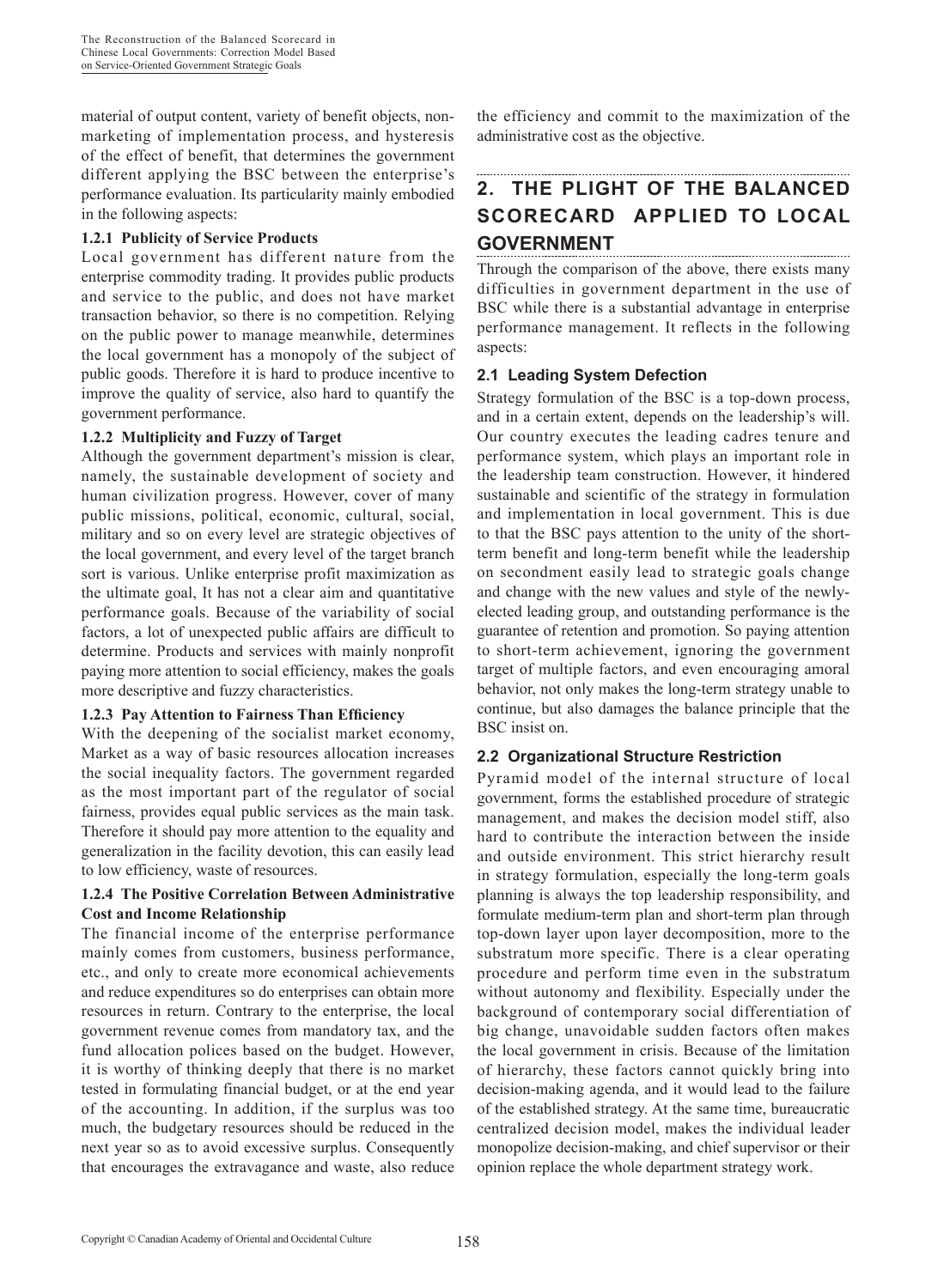#### **2.3 Budget System Depletion**

Financial dimension is not the core of the public sector performance evaluation. But any organization requires the unity of the benefit and efficiency. As a result, local government budget is a key link of the sector performance. Annual budget mainly includes two parts: revenue budget and expenditure budget. The fiscal expenditure includes fixed administrative cost (office cost, management cost) and public service expenditure project cost, etc. Administrative costs allocated according to the annual routine to increase or decrease. But the project of public product or service expenses is uncertainty: in addition to examining the situation on basis of previous year, it is also need to re-budgeting according to the environment morphing. In our country, the cash method of accounting based on actual cash income and expenses, cannot correctly reflect the cost of the current project activity. Therefore it cannot be truly, accurately reflect the cost consumptions of government departments in providing public products and services, and easily result in opacity factors increased; On the other hand it also underestimated the current fiscal spending, and inflated the country's disposal of financial resources.

#### **2.4 Service Concept Deletion**

Service-oriented government is the core target of China's administrative system reform in recent years. The construction of service-oriented government inevitably requires the people-oriented thoughts, and "by providing public products and public services, it completely transform the economic economy-constructiontype government". However the local government lack of service concept at present. A large number of administrative means intervene microeconomic fields, that give rise to emasculate market regulatory functions. The lack of specific service performance evaluation system index,and the public service functions ceasing to be effective, are the important constraint on the local serviceoriented government construction.

# **3. THE BLANCED SCORECARD CORRECTION MODEL OF LOCAL GOVERNMENT: SERVICE-ORIENTED GOVERNMENT AS THE STRATEGIC GOAL**

The BSC appropriated for enterprises cannot be directly applied to the government through transplant. it also need a process of "alienation", namely on the basis of contrast differences between the enterprises and government departments, and by the analysis of the reform orientation of the Chinese government management, determine the local government's strategic goal, and re-develop the four dimension structure of the BSC, so as to scientifically construct the BSC correction model of local governments.

#### **3.1 The Balanced Scorecard Correction Model**

The BSC correction model of local government refers to a service-oriented government as the strategic target, and centering on the four dimensions including the government performance, finance, public service ability, learning and growth to build government performance management index framework.

#### **3.1.1 The Strategic Objective**

Report to the Eighteenth National Congress of the Communist Party of China pointed out: "Reform of the administrative system is a necessary requirement for making the superstructure compatible with the economic base. To reach the goal of establishing a socialist administrative system with Chinese characteristics, we should build a well-structured, clean and efficient service-oriented government that has scientifically defined functions and satisfies the people……We should exercise government administration in an innovative way, increase public trust in the government, and improve its competence so as to make the government performanceoriented." The conclusions are drawn as that the serviceoriented government is the main goal of reform in the Chinese government, and also the government pattern conformed to the requirements of socialism with Chinese characteristics. So the author takes building a service-oriented government as the strategic target of the local governments to implement BSC performance management. Service-oriented government is the new form that percolates the service as the core of social governance value system and the gravity of the government function structure, which is under the guidance of citizen standard and social standard concept and within the democratic system framework.

#### **3.1.2 The Four Dimensions Structure**

The local government's BSC structure is different from enterprises. So it should be adjusted to four dimensions as: government performance, finance, public service ability, learning and growth.

**Government performance:** The central task of the government is to provide local public services. here to amend the customer dimension for the government achievements is based on that it takes the local public as government department's service object and taxpayers, and how to provide high quality services to meet the needs of the public is the core of local government's pursuit. The evaluation index directly reflected in the government's work performance. Local government performance indicators are mainly embodied in the several aspects: (1) The economy of public service performance, namely the service performance that the local government provide to citizens and organizations engaged in economic or production activities, including public utilities, public infrastructure construction, etc.; (2) The sociality of public service performance, namely the services of social demand directly such as citizen's life, development and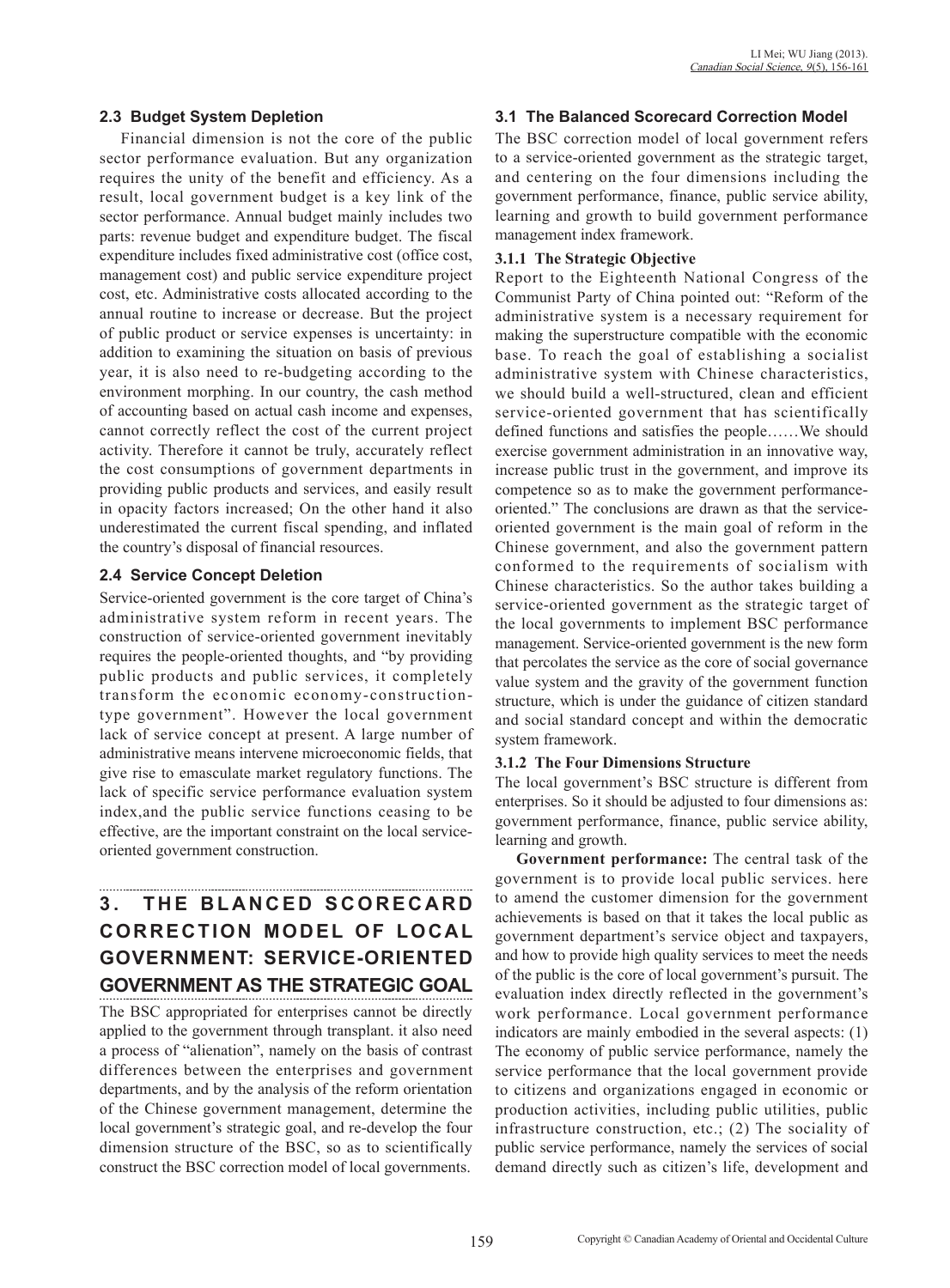entertainment that the government provide to the public. The performance indicator aims at improving the quality of public life; (3) The maintenance of public service performance, namely the performance index including the right to protect and maintain the market order and social order.

Finance: As a public sector of the local government, financial indicators is not the core of consideration factors. Nevertheless how to control costs and expenses while creating value for the public is the basis of the government to continue provide quality services. As above-mentioned, local government finance includes the administrative cost and public service projects expenditure. Its target is mainly embodied in the "open source" and "throttling", namely, how to increase fiscal revenue through legal means or search for economic ties to open source. Meanwhile the government should strengthen the throttling by improving the efficiency of government administration, streamline institutions and reducing the administrative costs. On the premise of separating government administration from the management of enterprises, state assets, public institutions, and social organizations, market should play the role of basic resource allocation, and social autonomy ability be cultivated, so that the local government's role can return to seat, and sector throttling can be achieved.

**Public service ability:** Enterprise's internal process reengineering is the business process reorganization to achieve financial goals and maximize the profit.however, the government process reengineering is devoted to developing department public service ability within the scope of resources and powers in its service area. On the content structure of public service capacity can be divided into: planning ability, absorbing and configurating resources ability, crisis management ability and execute ability.



**Figure 3 Correction Model of the Balanced Scorecard in Local Government**

**Learning and growing:** Under the premise of

Service-oriented government as the strategic goal of local government, the civil servant's learning and growing refers to individual learning drive the whole government departments learning so as to improve the service ability and ruling ability of individuals and even the whole public sector. This need long-term orderly training process, and to improve knowledge management ability by information sharing. At the same time, it's only by creating environment and conditions of retaining talent and attracting talent that the local government can make long-term sustainable and satisfactory public service.

These four dimensions form the mutual supported and mutual united government performance management indicators under the guidance of the strategic goal of the service-oriented government.They embodied the sustainable development of the BSC concept (Figure 3):

#### **3.2 Improvement Measures of the Balanced Scorecard Applied to Local Government**

Local governments should do the following adjustments to along with the particularity of performance management and the dilemma of growing demand on the basis of the BSC correction model:

#### **3.2.1 Set Up Leadership's Strategic Thinking**

The BSC pay attention to the strategic combined with the task. Thus making long-term, forward-looking strategic target is the precondition for the BSC applied to the local governments, and also an important role in leadership's responsibility. Strategy is essentially a target orientation to help leaders to make decisions and implement significant actions. A region should have a clear strategic goal so as to concentrate limited resources allocation and to cohesive forces for making area construction and developing social economy all-round. Leadership's will play a decisive role in strategy, this requires leadership not only to establish the strategic thinking, but also cultivate the ability of strategy formulation and strategy implementation.

#### **3.2.2 Optimize the Organizational Structure**

The current administration is given priority to the linear organization form. Upper and lower communication moderation caused for the information circulation difficulties between the senior leadership level and the grassroots level, and also easily leaded to decision goal removed from the reality. So flat organization structure is more advantageous to democratic participation and information sharing. Through the establishment of information communication network channels, the various departments can be coordinated, and the departmental responsibility's restriction can be broke, so that the goal of long-term and integrity can be achieved by building effective organization structure and work system to implement the strategic objectives in the process of total involvement and implementation.

#### **3.2.3 Perfect the System Construction**

The first is optimization of mechanism of laws and